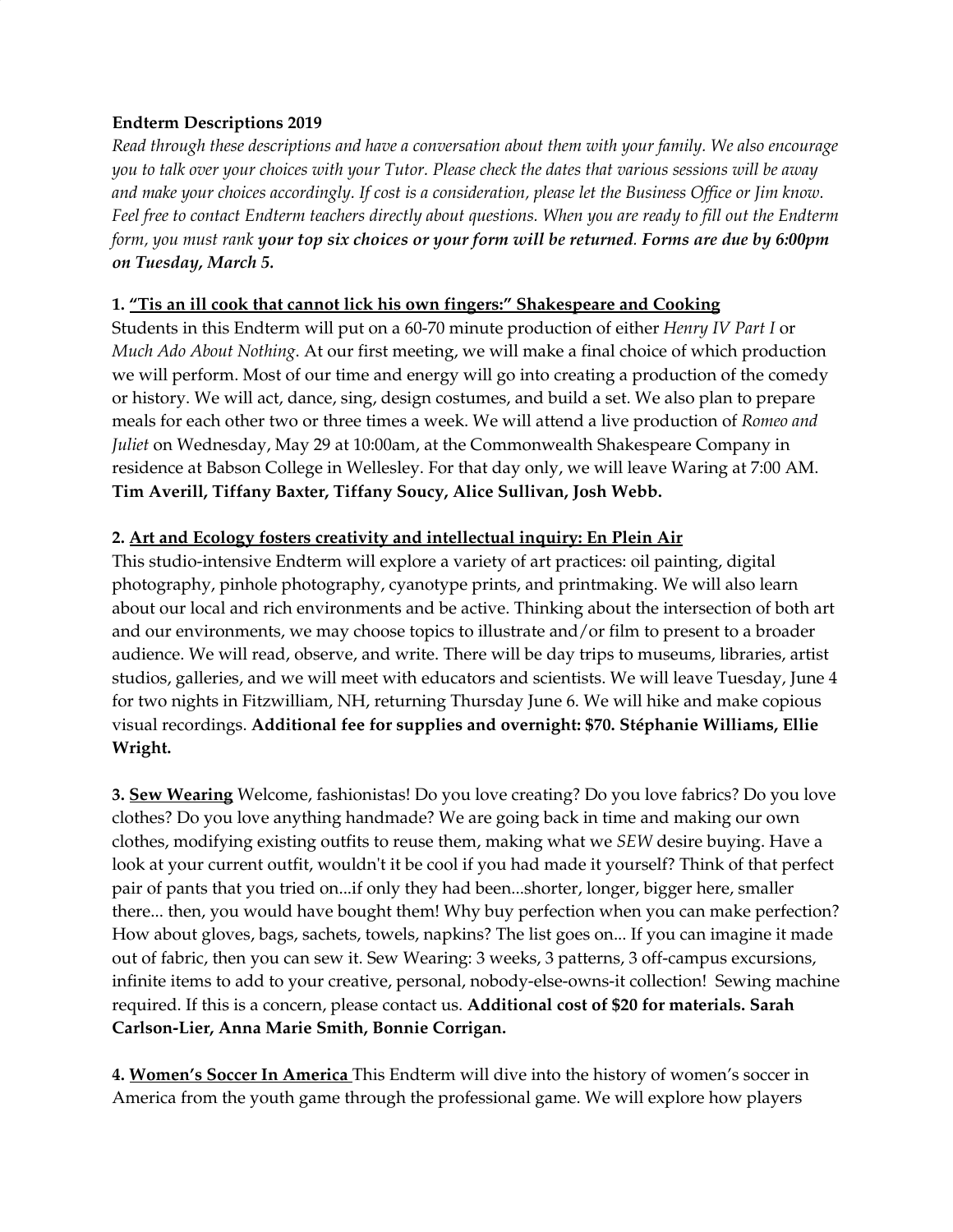work their way up through the ranks to become a player for the United States National Team. This will take shape through understanding/experiencing the youth, college, and pro soccer systems in America. We will visit local club and college programs (Boston University, St. Anselm's College, and Endicott College) where we will interview coaches and players to get their perspective on different facets of their games as well as utilize multiple documentaries that will give us firsthand information from both a professional coach and players' perspective. We will explore the business side of what it takes to run a women's professional team, creating a budget consisting of what we can make off of food and souvenirs to players' salaries. We will prepare for and watch Argentina vs. Japan, USA vs. Thailand, Germany vs. Spain, and Australia vs. Brazil. We will read *When Nobody Was Watching*, an autobiography by USA National Team Captain, Carli Lloyd. We plan to be active throughout Endterm, bike-riding, walking and playing soccer. **\$150 extra for potential overnight travel. Mike Kersker, John Wigglesworth.**

**5. Welcome Home!** Homes are not just houses - they are where life happens. Together we will explore the several notions of home: home as a word, a concept, a space, a feeling, a dream, a design, a shelter, and a place of belonging, safety, and reflection. We want to discover what our homes say about who we are: are they physical manifestations of our personalities? Do they allow for self-expression? What does home mean to us? How do our homes allow us to live our lives? Does the perfect backsplash matter? And what about the possessions within our homes? If something is broken, we will learn to fix it. We will explore both indoor and outdoor spaces, visit historical homes in the area, practice DIY skills, interview architects, interior designers, and laborers, and volunteer to help those who are home insecure. We will be imagining our dream spaces and figuring out how to make our current spaces reflect those dreams. We will read, write, sketch, and create. We are laying out our welcome mat for you: please join us! **Elizabeth Gutterman, Colleen Jenkins, Meg Ferguson Sauder, Rich Stomberg.**

**6. Walking with Friends** is a unique opportunity to connect with others through connecting with nature. We will read from a library of thematically-connected books, write every day and share our writing, and sketch our observations. During this Endterm students and teachers will walk/hike together through the most beautiful conservation lands of the North Shore. We will make fire, drink tea, share lunch, share secrets and ideas, and laugh a lot. Each day will be centered on the experience of exploring natural places together and learning about and discussing friendship, community, stewardship, sustainability, and the interconnectedness of all things. Our library will give us the means of seeing our experience in light of stories, philosophy, poems, essays, and visual art. This 13-day adventure will likely be rigorous, challenging, scary, frustrating, hot, sweaty, itchy, painful, thought-provoking, reflective, and consciousness-expanding. Luckily we will have each other to share the experience with and to make this moment as meaningful and rewarding as life ought to be. **Cory Grant, Joshua Scott-Fishburn, Jill Sullivan.**

**7. Robotics 2019, an Introduction to EV3 Robotics** The purpose of this Endterm is to study robotics in an active, hands-on way. We will use software created by Carnegie Mellon, along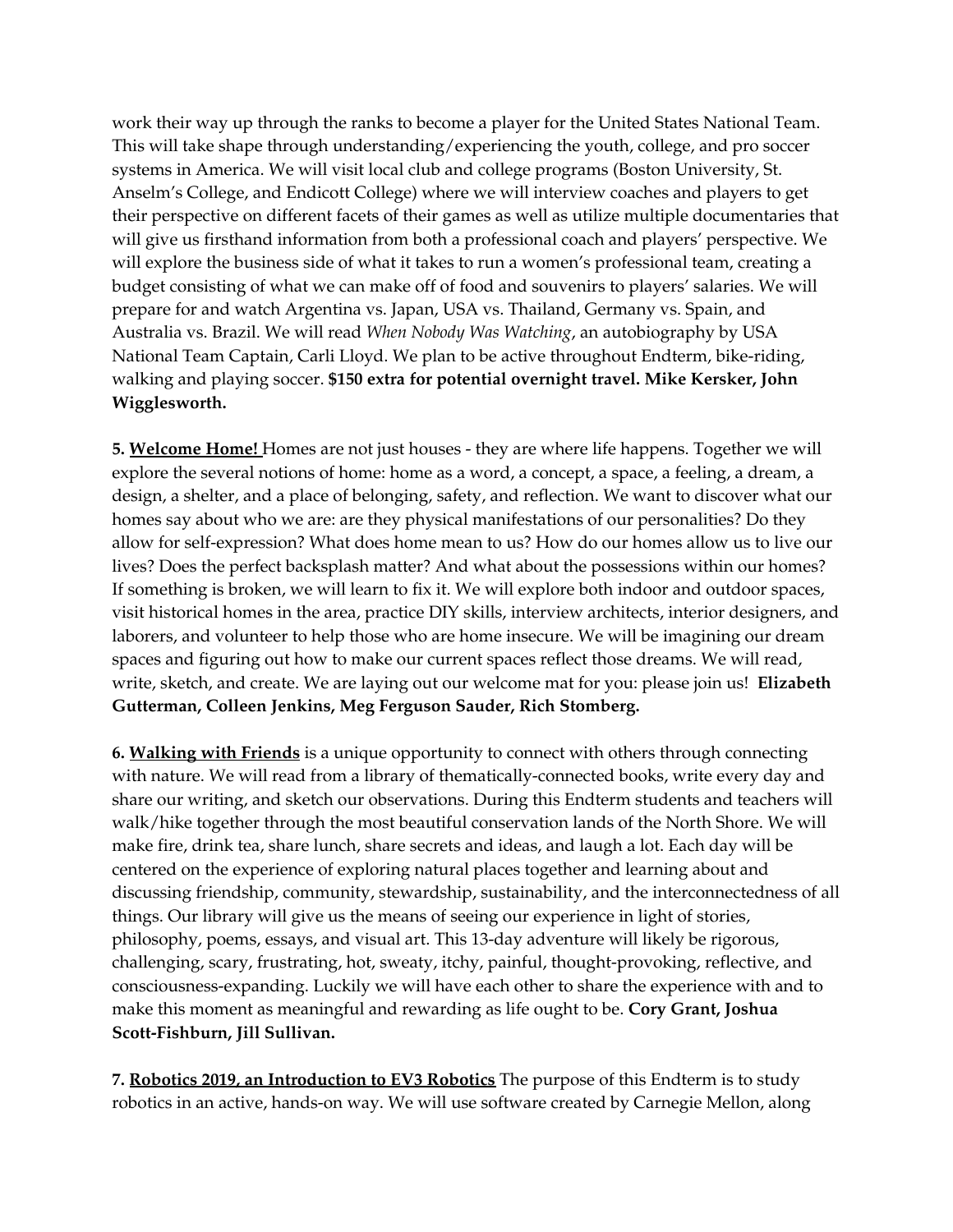with other EV3 tutorials, in order to teach the students how to program LEGO Mindstorms EV3 robots. Each unit will be based on hands-on challenges. Students will also learn how to use 3D modeling software so that they can 3D print unique parts for their robots. This may also include designing and making molds for silicon soft robotics parts. Students will also learn how to use the Cricut machine to create stencils and other 2D elements. For example, they could create team T-shirts, buttons, or stickers. We will culminate in a challenge, or a robotics game, in which the students, working in teams, will build and then program a purpose-built EV3 unit that uses 3D printed parts of their design, to accomplish a task or win the game. As we move closer to Endterm the nature of this challenge, or game, will be determined, likely in consultation with the members of the group. *Not for students who have done robotics before this Endterm*. **Francis Schaeffer, Tim Te, Anton Fleissner.**

**8. On the Border** What is it like to live in two worlds, speak two "languages," live in different cultures? How are we different when we speak a different "language?" How do we navigate more than one world? We all do so, but some more than others. We will look at the ways in which we all inhabit multiple spaces and speak multiple "languages." We will research the brain, exploring its functions when we use language: which hemisphere is involved, what the benefits are of speaking more than one language; how the brains of bilingual speakers are different than those who grow up mono-lingual. The first week we will travel to Lynn and get to know the Haitian community there. We will try to understand the ways in which they exist in a French/Creole-speaking world and also an English-speaking world (and perhaps in a Spanish-speaking world as well). The second week we prepare to travel to northern Vermont and cross over into Quebec to see how people who live on the border navigate both worlds. We will visit the Haskell Free Library in Derby Line, Vermont, which is half in Canada and half in the U.S., to see what it is like to live right on the edge of two different cultures and languages. We will spend some nights in Canada, speaking French, interviewing adults and teenagers, trying different foods, and exploring how we are both different and the same when we live in different worlds. We will be away four nights. *(We will be gone June 7-11; we will not be in school, Thursday, June 6 and Wednesday June 12.)All students need a passport and a willingness to fully enter into other cultures. In the case of foreign nationals, please contact Maureen Gedney at [maureengedney@gmail.com](mailto:maureengedney@gmail.com) to make sure that the particular student has the required documentation both for entry into Canada (visa or Electronic Travel Authorization, as applicable) and for re-entry into the* United States (visa and form I-20). <sup>[20]</sup> all students will also need a signed Border Release form that we will provide to you. A copy of the photo and signature page of a parent's passport (or government-issued ID) *to support the permission to travel that will be indicated in the Release form. These documents, along with your child's passport, need to be handed to the Endterm leaders by the first day of Endterm.* **Additional cost of \$300 for transportation, food, and lodging while away. Maureen Gedney, Chrisitane Jedryka-Taylor, James Watras.**

**9. The Wild Places: Languages of Landscape** This Endterm will endeavor to hike every day in all weather and in all kinds of terrain. We will learn to dress to enjoy any kind of weather, since June in New England usually brings a full range, and learn how to pack a pack for a day or a week. We will also reflect--through reading, writing, watercolor, and sketch--on our